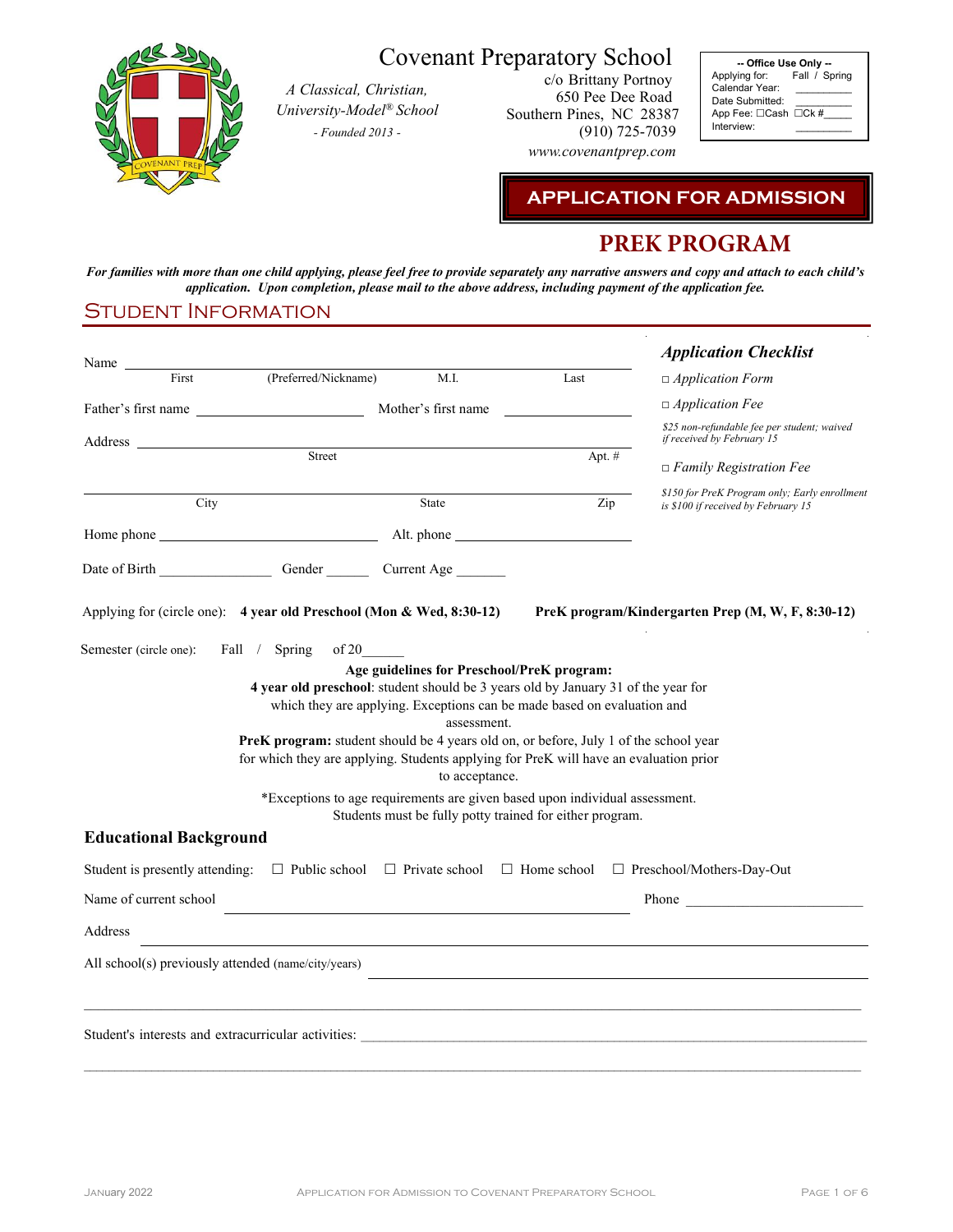### Family Information

| $\Box$ divorced<br>Parents:<br>$\Box$ married<br>$\Box$ separated                                                                                                                                                                   | $\Box$ widowed (date: $\Box$ )                                                                                                                                                                                                 |
|-------------------------------------------------------------------------------------------------------------------------------------------------------------------------------------------------------------------------------------|--------------------------------------------------------------------------------------------------------------------------------------------------------------------------------------------------------------------------------|
| If parents are separated or divorced, to whom should correspondence be sent?                                                                                                                                                        | $\Box$ Mother<br>$\Box$ Father                                                                                                                                                                                                 |
| If parents are separated or divorced, to whom should billing/statements be sent?                                                                                                                                                    | $\Box$ Father<br>$\Box$ Mother                                                                                                                                                                                                 |
| <b>Paternal Information</b>                                                                                                                                                                                                         |                                                                                                                                                                                                                                |
| Please check one:<br>$\Box$ Father<br>$\Box$ Step-father<br>$\Box$ Grandfather                                                                                                                                                      | $\Box$ Guardian                                                                                                                                                                                                                |
| Name Name and the second contract of the second contract of the second contract of the second contract of the second contract of the second contract of the second contract of the second contract of the second contract of t      |                                                                                                                                                                                                                                |
| Occupation experience and the contract of the contract of the contract of the contract of the contract of the contract of the contract of the contract of the contract of the contract of the contract of the contract of the       |                                                                                                                                                                                                                                |
|                                                                                                                                                                                                                                     | Business phone                                                                                                                                                                                                                 |
| Employer's address experience and the contract of the contract of the contract of the contract of the contract of the contract of the contract of the contract of the contract of the contract of the contract of the contract      |                                                                                                                                                                                                                                |
| Number of hours worked outside of home (per week)                                                                                                                                                                                   |                                                                                                                                                                                                                                |
| Number of hours per week you are willing to devote to supervising, tutoring, and/or instructing your child                                                                                                                          |                                                                                                                                                                                                                                |
|                                                                                                                                                                                                                                     |                                                                                                                                                                                                                                |
| <b>Maternal Information</b><br>Please check one:<br>$\Box$ Mother<br>$\Box$ Step-mother<br>□ Grandmother                                                                                                                            | $\Box$ Guardian                                                                                                                                                                                                                |
| Name Name and the second contract of the second contract of the second contract of the second contract of the second contract of the second contract of the second contract of the second contract of the second contract of t      | Email experience and the set of the set of the set of the set of the set of the set of the set of the set of the set of the set of the set of the set of the set of the set of the set of the set of the set of the set of the |
|                                                                                                                                                                                                                                     |                                                                                                                                                                                                                                |
| Employer<br><u> 1989 - Johann Barbara, martin amerikan basar dan berasal dan berasal dalam basar dalam basar dalam basar dala</u>                                                                                                   | Business phone                                                                                                                                                                                                                 |
| Employer's address experience of the state of the state of the state of the state of the state of the state of the state of the state of the state of the state of the state of the state of the state of the state of the sta      |                                                                                                                                                                                                                                |
| Number of hours worked outside of home (per week)                                                                                                                                                                                   |                                                                                                                                                                                                                                |
| Number of hours per week you are willing to devote to supervising, tutoring, and/or instructing your child                                                                                                                          |                                                                                                                                                                                                                                |
|                                                                                                                                                                                                                                     |                                                                                                                                                                                                                                |
| If Divorced or Separated, please list the following information for the parent with whom the student does not live:                                                                                                                 |                                                                                                                                                                                                                                |
| Name Name and the second contract of the second contract of the second contract of the second contract of the second contract of the second contract of the second contract of the second contract of the second contract of t      |                                                                                                                                                                                                                                |
| Address                                                                                                                                                                                                                             |                                                                                                                                                                                                                                |
| Home phone <u>that the same phone</u> and the same phone of the same phone of the same phone of the same phone of the same phone of the same phone of the same phone of the same phone of the same phone of the same phone of the s |                                                                                                                                                                                                                                |
| Employer                                                                                                                                                                                                                            | Business phone example and the same state of the state of the state of the state of the state of the state of the state of the state of the state of the state of the state of the state of the state of the state of the stat |
| Employer's address<br><u> 1989 - Johann Stoff, amerikansk politiker (d. 1989)</u>                                                                                                                                                   |                                                                                                                                                                                                                                |
| Is this parent aware of - and agreeable to - your child applying for and eventually attending Covenant Prep? $\Box$ Yes $\Box$ No $\Box$ Unknown                                                                                    |                                                                                                                                                                                                                                |
| Please indicate the rights (e.g., joint custody, limited visitation, etc.) and responsibilities (e.g., financial support for education, etc.) that                                                                                  |                                                                                                                                                                                                                                |
| this parent has for your child. Also describe any court orders (e.g., restraining orders, etc.) in effect concerning this parent and/or child:                                                                                      |                                                                                                                                                                                                                                |
|                                                                                                                                                                                                                                     |                                                                                                                                                                                                                                |
| <b>Sibling Information</b>                                                                                                                                                                                                          |                                                                                                                                                                                                                                |
|                                                                                                                                                                                                                                     |                                                                                                                                                                                                                                |
| Name $\frac{1}{\sqrt{1-\frac{1}{2}}\sqrt{1-\frac{1}{2}}\sqrt{1-\frac{1}{2}}\sqrt{1-\frac{1}{2}}}}$                                                                                                                                  | Age Grade School attending Channel Channel Channel Channel Channel Channel Channel Channel Channel Channel Channel Channel Channel Channel Channel Channel Channel Channel Channel Channel Channel Channel Channel Channel Cha |
| Age Grade<br>Name                                                                                                                                                                                                                   |                                                                                                                                                                                                                                |

Name Age Grade School attending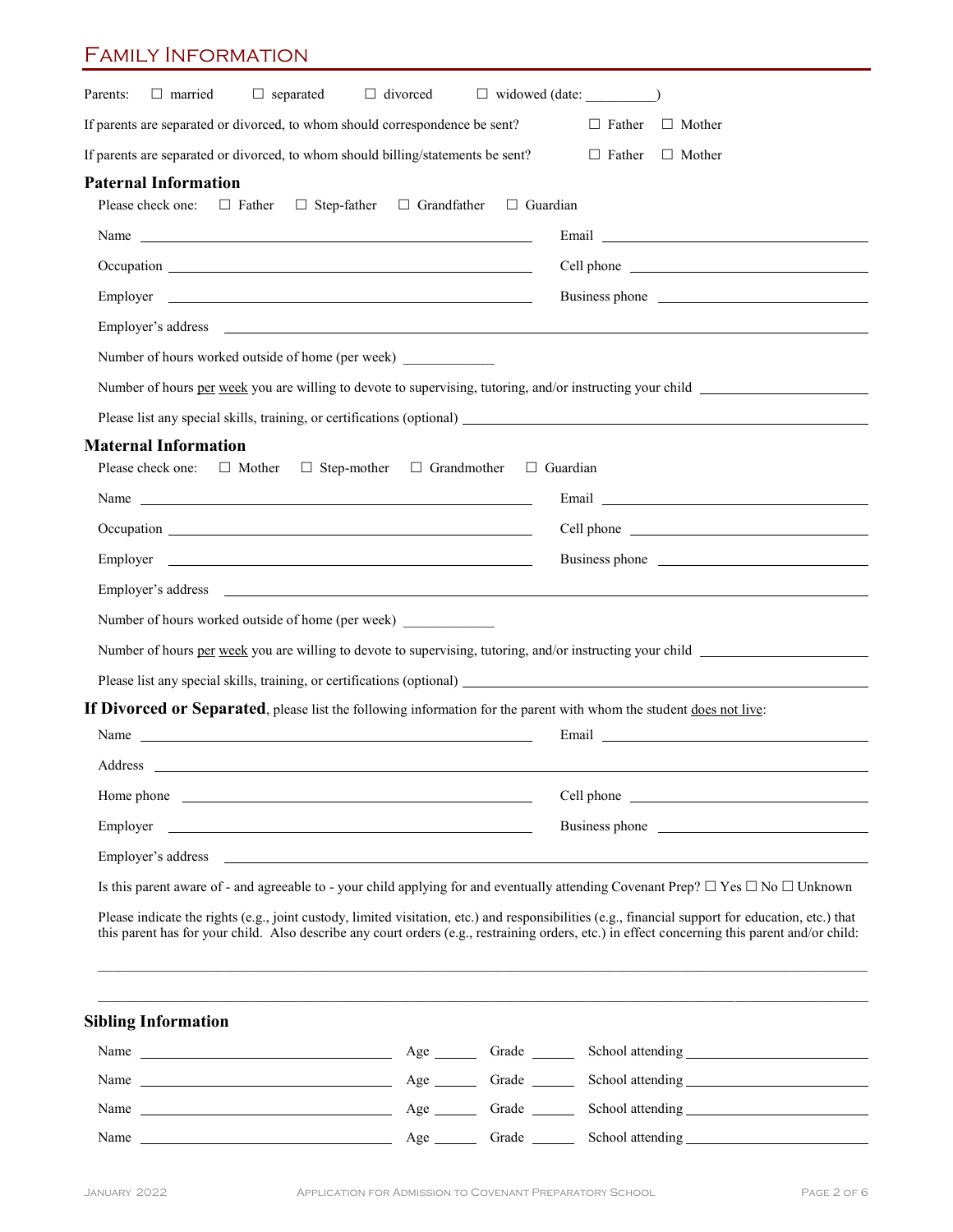### General Information

|                        | How did you hear about Covenant Prep? (please check all that apply) |                                                                                                                                                                                                                                |                                                                                                                                                                                                                                                                                                                                                                                                                                                                                                                                                                                         |  |  |  |  |  |
|------------------------|---------------------------------------------------------------------|--------------------------------------------------------------------------------------------------------------------------------------------------------------------------------------------------------------------------------|-----------------------------------------------------------------------------------------------------------------------------------------------------------------------------------------------------------------------------------------------------------------------------------------------------------------------------------------------------------------------------------------------------------------------------------------------------------------------------------------------------------------------------------------------------------------------------------------|--|--|--|--|--|
| $\Box$ Website         | $\Box$ Email invitation                                             | □ Covenant Prep Family/ies:                                                                                                                                                                                                    |                                                                                                                                                                                                                                                                                                                                                                                                                                                                                                                                                                                         |  |  |  |  |  |
| $\Box$ NAUMS<br>Other: | $\Box$ Word of mouth                                                | $\Box$ Church:<br>$\Box$                                                                                                                                                                                                       |                                                                                                                                                                                                                                                                                                                                                                                                                                                                                                                                                                                         |  |  |  |  |  |
|                        |                                                                     | Which three factors most influenced you to apply to Covenant Prep? (please rank your top 3 in order of importance)                                                                                                             |                                                                                                                                                                                                                                                                                                                                                                                                                                                                                                                                                                                         |  |  |  |  |  |
|                        | Parent involvement/UMS concept                                      | Christian philosophy                                                                                                                                                                                                           | Other:                                                                                                                                                                                                                                                                                                                                                                                                                                                                                                                                                                                  |  |  |  |  |  |
|                        | Academic standards/Classical approach                               | Student/Teacher ratio                                                                                                                                                                                                          |                                                                                                                                                                                                                                                                                                                                                                                                                                                                                                                                                                                         |  |  |  |  |  |
|                        | Dissatisfaction with current school                                 | Cost/Affordability                                                                                                                                                                                                             |                                                                                                                                                                                                                                                                                                                                                                                                                                                                                                                                                                                         |  |  |  |  |  |
|                        | provide the date(s) of each test, and describe results.)            | learning difficulties, disorders or disabilities? $\Box$ Yes $\Box$ No (If "Yes," please describe and discuss how you plan to meet those needs.)                                                                               | Covenant Prep is limited in its ability to provide special services to students with learning difficulties, disorders or disabilities who would<br>require assistance beyond what is provided at home or through other means. Do you know—or even suspect—that your child has any<br>Has your child been recommended for testing, been tested, and/or received any type of accommodation for any difficulties, disabilities or<br>disorders that would affect his/her learning abilities and/or social interactions? $\Box$ Yes $\Box$ No (If "Yes," please check all those that apply, |  |  |  |  |  |
|                        |                                                                     |                                                                                                                                                                                                                                | $\Box$ Attention Deficit/Hyperactivity Disorder: $\Box$ Dyslexia: $\Box$ Dysgraphia:                                                                                                                                                                                                                                                                                                                                                                                                                                                                                                    |  |  |  |  |  |
|                        |                                                                     |                                                                                                                                                                                                                                | □ Sensory Integration Disorder:<br>□ Speech/Language:<br>□ Attention Deficit Disorder:<br>□ Attention Deficit Disorder:                                                                                                                                                                                                                                                                                                                                                                                                                                                                 |  |  |  |  |  |
|                        |                                                                     | $\Box$ Other:                                                                                                                                                                                                                  |                                                                                                                                                                                                                                                                                                                                                                                                                                                                                                                                                                                         |  |  |  |  |  |
|                        |                                                                     | Results/Diagnoses: New York 2014 19:30 and 2014 19:30 and 2014 19:30 and 20:30 and 20:30 and 20:30 and 20:30 and 20:30 and 20:30 and 20:30 and 20:30 and 20:30 and 20:30 and 20:30 and 20:30 and 20:30 and 20:30 and 20:30 and |                                                                                                                                                                                                                                                                                                                                                                                                                                                                                                                                                                                         |  |  |  |  |  |
|                        |                                                                     |                                                                                                                                                                                                                                |                                                                                                                                                                                                                                                                                                                                                                                                                                                                                                                                                                                         |  |  |  |  |  |
|                        |                                                                     |                                                                                                                                                                                                                                |                                                                                                                                                                                                                                                                                                                                                                                                                                                                                                                                                                                         |  |  |  |  |  |
|                        |                                                                     |                                                                                                                                                                                                                                | Does your child regularly require any medication or have any special medical condition? $\Box$ Yes $\Box$ No (If "Yes," please describe.)                                                                                                                                                                                                                                                                                                                                                                                                                                               |  |  |  |  |  |
|                        |                                                                     |                                                                                                                                                                                                                                |                                                                                                                                                                                                                                                                                                                                                                                                                                                                                                                                                                                         |  |  |  |  |  |

## PARENT QUESTIONS

#### *Please answer questions 1 through 5 separately & attach.*

- 1. Describe Christian education as you understand it?
- 2. Please provide us with your parental insight by describing your child's strengths and abilities, as well as any special area(s) of concern. Does he or she excel in any particular area or have difficulty in others?
- 3. What do you hope to see built into your child's life through his/her academic education?
- 4. In what ways do you believe Covenant Prep can help you achieve the educational goals you have for your child(ren)? Do you feel that Covenant Prep is your family's best educational option? If so, why? If not, why are you interested in participating in Covenant Prep?
- 5. Do you have any outstanding obligations, such as tuition and fees, owed to any school—other than colleges and universities—that any of your children have attended? If so, please describe.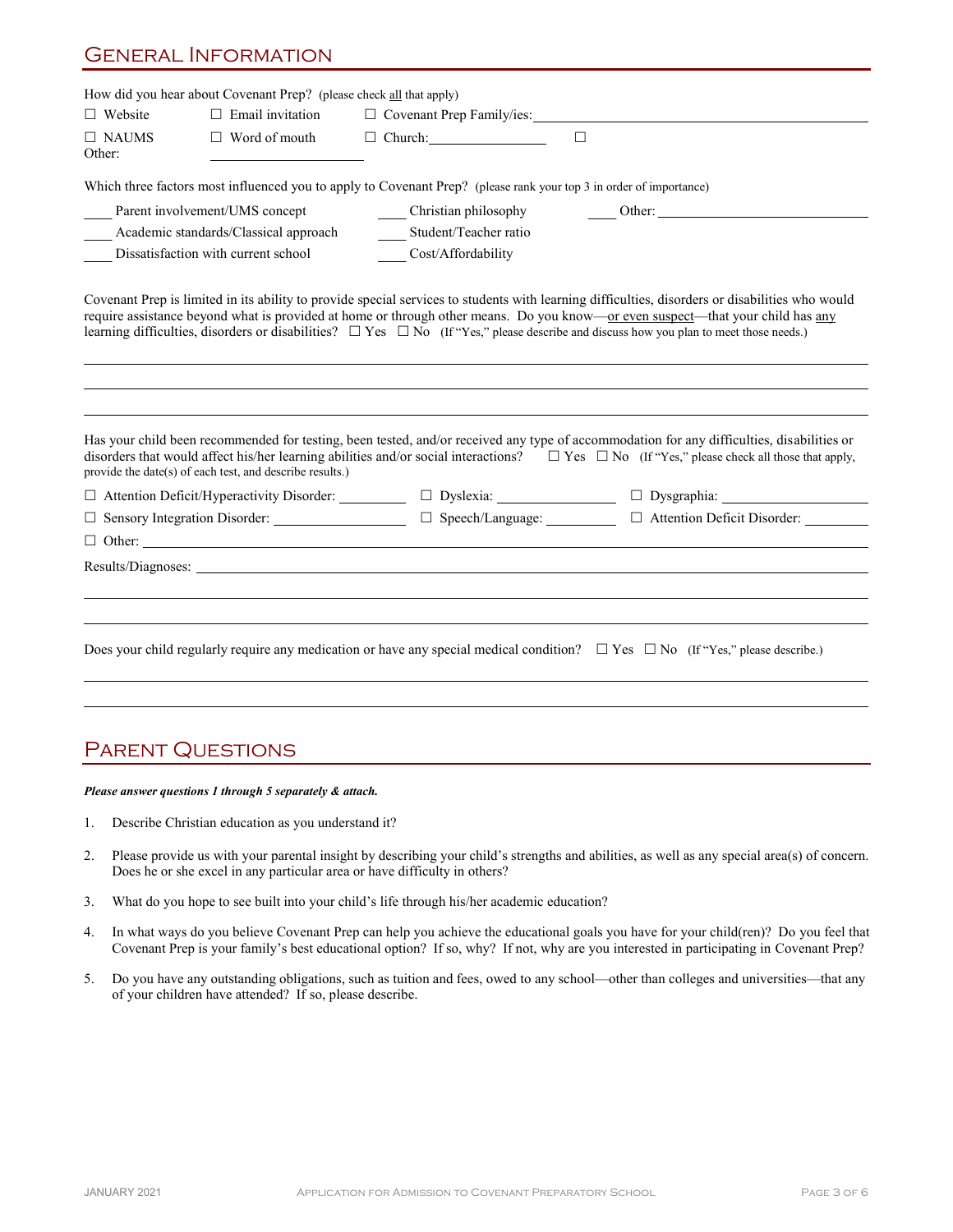## Spiritual Information

|                                                                                                                                                                                                                                            |               | Father                                                                                                                                                                                                                              |               | Mother                                         |               | Student             |
|--------------------------------------------------------------------------------------------------------------------------------------------------------------------------------------------------------------------------------------------|---------------|-------------------------------------------------------------------------------------------------------------------------------------------------------------------------------------------------------------------------------------|---------------|------------------------------------------------|---------------|---------------------|
| Please list where<br>you attend church:                                                                                                                                                                                                    |               |                                                                                                                                                                                                                                     |               |                                                |               |                     |
| You attend:                                                                                                                                                                                                                                | $\Box$ weekly | $\Box$ occasionally                                                                                                                                                                                                                 | $\Box$ weekly | $\Box$ occasionally                            | $\Box$ weekly | $\Box$ occasionally |
| Are you a member:                                                                                                                                                                                                                          | $\Box$ yes    | $\Box$ no                                                                                                                                                                                                                           | $\Box$ yes    | $\Box$ no                                      | $\Box$ yes    | $\Box$ no           |
| Have you placed your faith in Jesus Christ for eternal life and are you personally in agreement with and committed to the basic tenets of<br>historic, orthodox Christianity as listed in our Statement of Faith?                          |               |                                                                                                                                                                                                                                     |               |                                                |               |                     |
| Father: $\Box$ Yes $\Box$ No $\Box$ Uncertain                                                                                                                                                                                              |               | Mother: $\Box$ Yes $\Box$ No $\Box$ Uncertain                                                                                                                                                                                       |               | Student: $\Box$ Yes $\Box$ No $\Box$ Uncertain |               |                     |
| At least one parent must profess to be a Christian and give expression to that profession by active membership in a local church. Please<br>describe, in your own words, your profession of faith: (may be answered separately & attached) |               |                                                                                                                                                                                                                                     |               |                                                |               |                     |
| Father                                                                                                                                                                                                                                     |               |                                                                                                                                                                                                                                     |               |                                                |               |                     |
|                                                                                                                                                                                                                                            |               |                                                                                                                                                                                                                                     |               |                                                |               |                     |
|                                                                                                                                                                                                                                            |               |                                                                                                                                                                                                                                     |               |                                                |               |                     |
|                                                                                                                                                                                                                                            |               |                                                                                                                                                                                                                                     |               |                                                |               |                     |
|                                                                                                                                                                                                                                            |               |                                                                                                                                                                                                                                     |               |                                                |               |                     |
|                                                                                                                                                                                                                                            |               |                                                                                                                                                                                                                                     |               |                                                |               |                     |
| Mother                                                                                                                                                                                                                                     |               |                                                                                                                                                                                                                                     |               |                                                |               |                     |
|                                                                                                                                                                                                                                            |               |                                                                                                                                                                                                                                     |               |                                                |               |                     |
|                                                                                                                                                                                                                                            |               |                                                                                                                                                                                                                                     |               |                                                |               |                     |
|                                                                                                                                                                                                                                            |               |                                                                                                                                                                                                                                     |               |                                                |               |                     |
|                                                                                                                                                                                                                                            |               |                                                                                                                                                                                                                                     |               |                                                |               |                     |
|                                                                                                                                                                                                                                            |               |                                                                                                                                                                                                                                     |               |                                                |               |                     |
|                                                                                                                                                                                                                                            |               |                                                                                                                                                                                                                                     |               |                                                |               |                     |
|                                                                                                                                                                                                                                            |               |                                                                                                                                                                                                                                     |               |                                                |               |                     |
| <b>REFERENCES</b>                                                                                                                                                                                                                          |               |                                                                                                                                                                                                                                     |               |                                                |               |                     |
| Please tell your references to expect a call from an admissions committee member from Covenant Prep. References should be local unless<br>there are unusual circumstances. Please do not list family members as references.                |               |                                                                                                                                                                                                                                     |               |                                                |               |                     |
| <b>Personal:</b> A person who has known the student for more than one year.                                                                                                                                                                |               |                                                                                                                                                                                                                                     |               |                                                |               |                     |
| 1.                                                                                                                                                                                                                                         |               | Name                                                                                                                                                                                                                                |               |                                                |               | <b>Phone</b>        |
|                                                                                                                                                                                                                                            |               | Address and the contract of the contract of the contract of the contract of the contract of the contract of the contract of the contract of the contract of the contract of the contract of the contract of the contract of th      |               |                                                |               |                     |
|                                                                                                                                                                                                                                            |               | Relationship to student <u>contract the contract of the students</u> and the students of the students of the students of the students of the students of the students of the students of the students of the students of the studen |               |                                                |               |                     |
| Personal: A person who has known your family for more than one year.                                                                                                                                                                       |               |                                                                                                                                                                                                                                     |               |                                                |               |                     |
| 2.                                                                                                                                                                                                                                         |               | Name                                                                                                                                                                                                                                |               |                                                |               |                     |
|                                                                                                                                                                                                                                            |               |                                                                                                                                                                                                                                     |               |                                                |               |                     |

Relationship to student

**Spiritual**: A leader who knows the family, preferably the student, well (e.g., Pastor, church elder/deacon, Sunday School teacher, et al).

|                                                                                                                          | Name $\overline{\phantom{a}}$                                                                                                                                                                                                       |                                                                                                                                |  |
|--------------------------------------------------------------------------------------------------------------------------|-------------------------------------------------------------------------------------------------------------------------------------------------------------------------------------------------------------------------------------|--------------------------------------------------------------------------------------------------------------------------------|--|
|                                                                                                                          |                                                                                                                                                                                                                                     |                                                                                                                                |  |
|                                                                                                                          | Relationship to student <u>contract the contract of the students</u> and the students of the students of the students of the students of the students of the students of the students of the students of the students of the studen |                                                                                                                                |  |
| family and/or student.                                                                                                   |                                                                                                                                                                                                                                     | Covenant Prep Community: Please provide the names of any families, faculty and/or staff members of Covenant Prep who know your |  |
| Name<br><u> The Communication of the Communication of the Communication of the Communication of the Communication of</u> | Name                                                                                                                                                                                                                                | Name                                                                                                                           |  |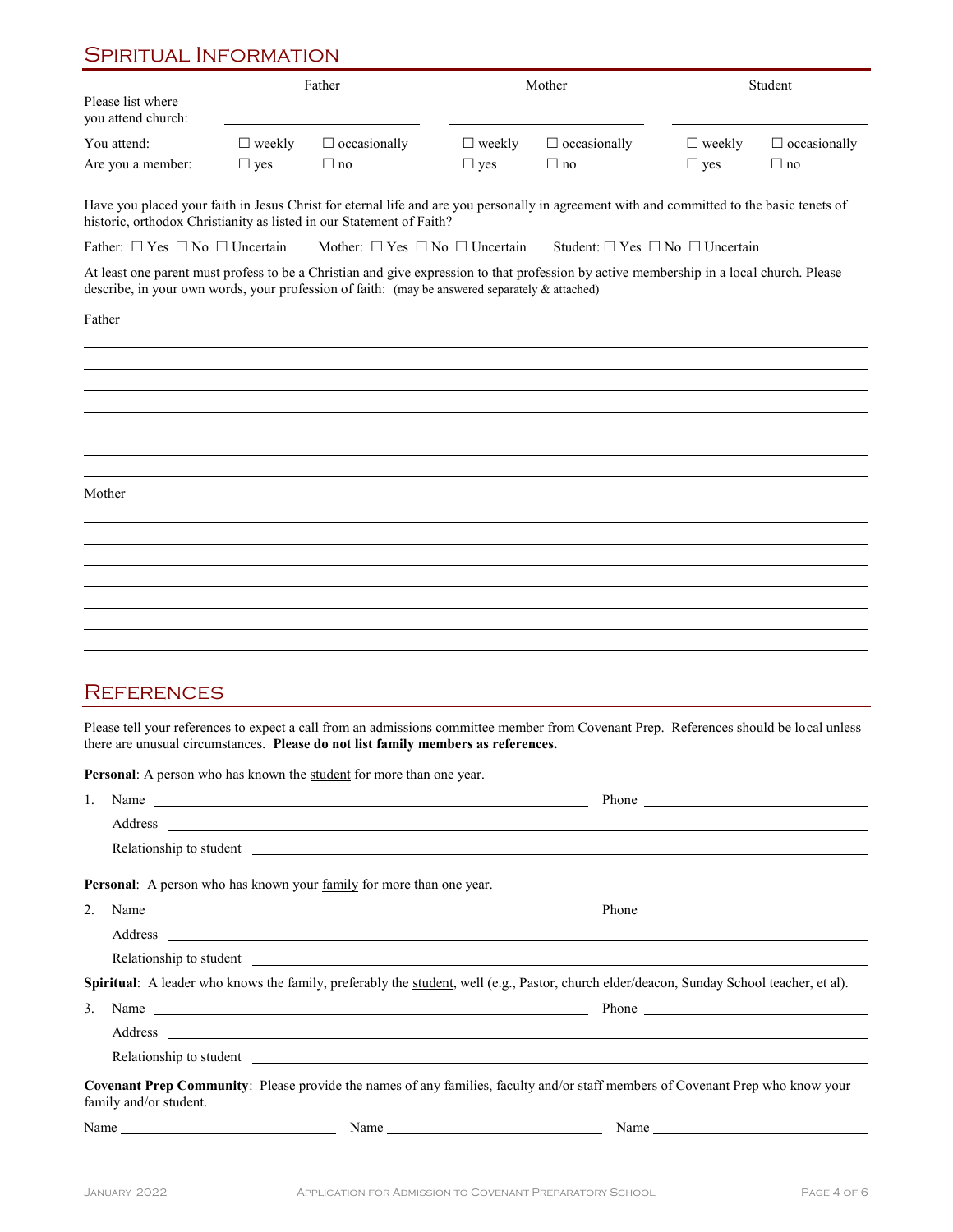Covenant Preparatory School exists as a Christ-centered, blended school model committed to an authentic classical Christian education stressing the fundamentals of spiritual development, academics, and community outreach.

## Statement of Faith of Covenant Prep

We believe:

- There is one sovereign God in three persons: the Father, the Son, and the Holy Spirit.
- There is one book of truth: the Bible. It is God's written revelation to man, authoritative, reliable, inerrant and without need of any other document(s) to complete its message. It is the only standard by which faith and practice are to be measured.
- The chief end of man is to glorify God and enjoy him forever.
- Man is created in the image of God. Through his relationship to Adam, man is a sinner by nature and does himself sin. He is thus alienated from God, his neighbor, and the world. All are sinners.
- Jesus Christ is the only Savior of sinners, the only way to the Father. He died as a substitute for sinners and was raised from the dead so that they might be reconciled to God.
- Eternal life is a free gift that is received through faith in Jesus alone. Eternal life is neither deserved by anyone, nor can it be earned by good deeds.
- There is one body: the church, with its many parts acting in unison.

### Family Commitment

In signing this application, we attest that:

- 1. We have answered the questions in this application completely and honestly to the best of our knowledge and ability.
- 2. We agree with Covenant Prep's Mission and Statement of Faith, as well as its educational and spiritual objectives.
- 3. We are committed to providing a quality, Christian education for our child and in accordance with existing law.
- 4. We will provide sufficient time and effort to fulfill the parental requirements and responsibilities of each course our child takes, and we will attend/participate regularly and frequently in the meetings and seminars conducted by Covenant Prep for parents.
- 5. We are active members of a local, Christian church whose core beliefs are consistent with those expressed in the Covenant Prep Statement of Faith.
- 6. We have fulfilled—or soon will fulfill—attending a parent information meeting. (This must be done prior to the family interview.)
- 7. We will provide continually updated immunizations and records of such for our attending child.
- 8. We understand that Covenant Prep will provide competent administrators and teachers, a balanced curriculum, regular progress reports to parents, and cooperation with parents.
- 9. We agree that upon the acceptance of our child into Covenant Prep and prior to registration, we will enter into a binding conciliation agreement with Covenant Prep incorporating the following statements:

*The parties to this agreement are Christians and believe that the Bible commands them to make every effort to live at peace and to resolve disputes with each other in private or within the Christian community in conformity with the Biblical injunctions of I Corinthians 6:1-8, Matthew 5:23-24, and Matthew 18:15-20. Therefore, the parties agree that any claim or dispute arising out of, or related to, this agreement or to any aspect of the school relationship, including any claim or statutory claims, shall be settled by Biblically-based mediation.*

*If resolution of the dispute and reconciliation do not result from such efforts, the matter shall then be submitted to a panel of three arbitrators for binding arbitration. The selection of the arbitrators and the arbitration process shall be conducted in accordance with the Rules of Procedure of Christian Conciliation of the Institute for Christian Conciliation as printed in the Christian Conciliation Handbook.* 

*The parties agree that these methods shall be the sole remedy for any controversy or claim arising out of the school relationship or this agreement and expressly waive their right to file a lawsuit against one another in any civil court for such disputes, except to enforce legally binding arbitration decision.* 

*Each party, regardless of the outcome of the matter, agrees to bear the cost of his/her/its own arbitrator and one-half of the fees and costs of the neutral arbitrator and any other arbitration expenses.*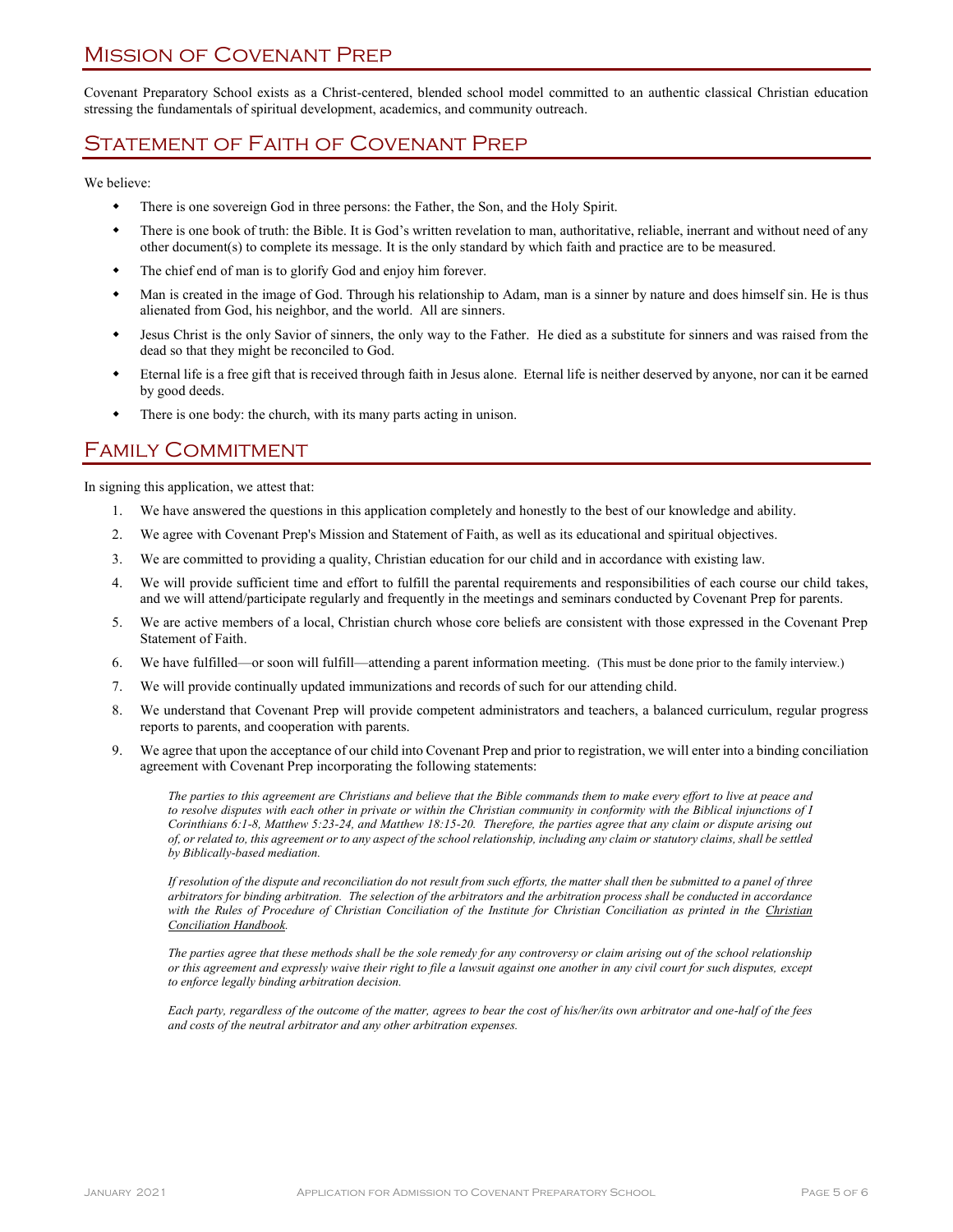#### **WE SUBMIT THIS APPLICATION FULLY ACKNOWLEDGING AND AGREEING TO EACH ITEM CONTAINED HEREIN.**

Printed Name: Printed Name:

Signature of Father/Guardian Date Signature of Mother/Guardian Date

#### **POLICY OF NON-DISCRIMINATION**

COVENANT PREPATORY SCHOOL admits students of any race, color, national origin, and ethnic origin to all the rights, privileges, programs, and activities generally accorded or made available to students at the school. It does not discriminate on the basis of race, color, natural origin, and ethnic origin in administration of its educational policies, admission policies, scholarship and loan programs and athletic and other school-administered programs.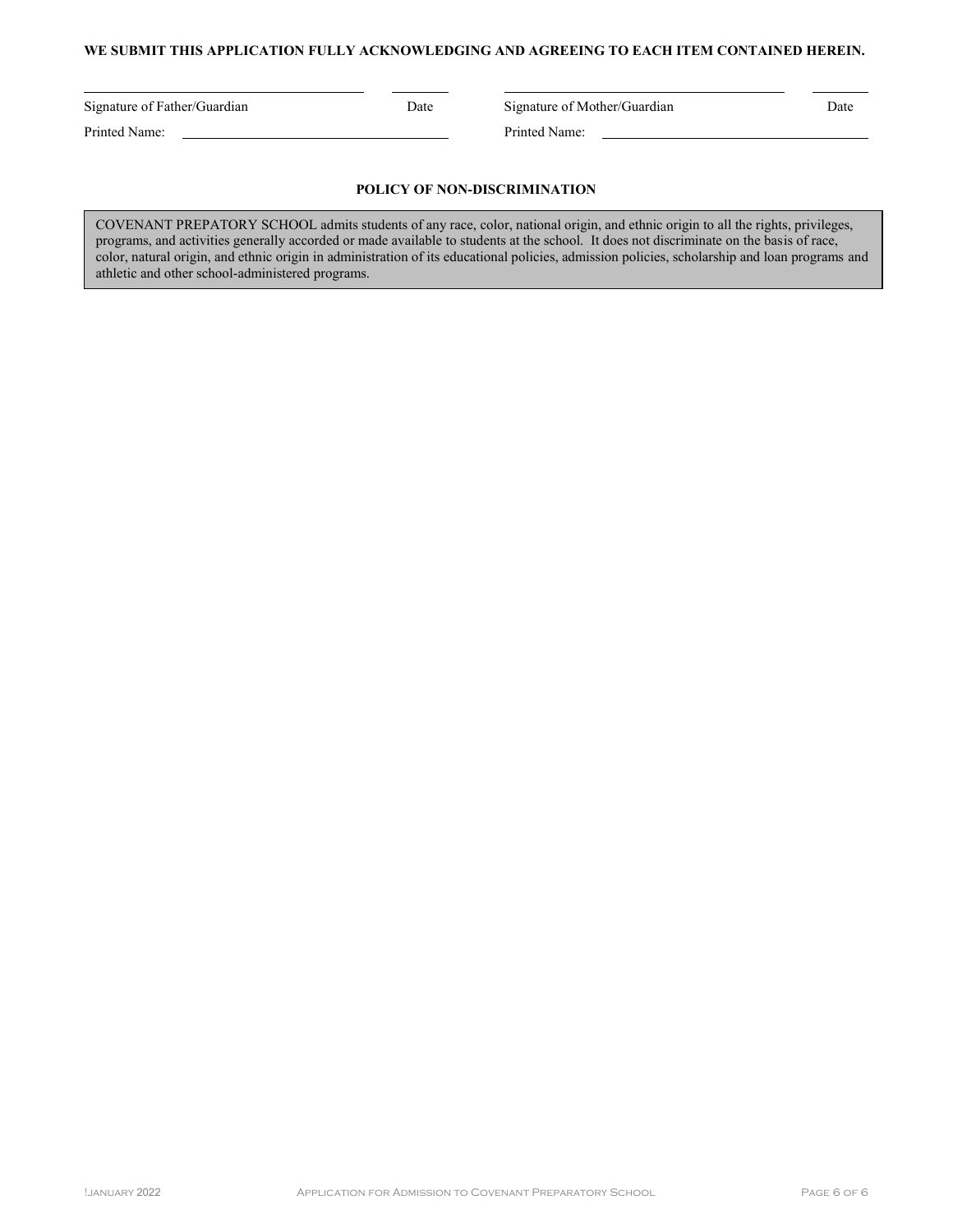

# Covenant Preparatory School

# 2022-2023 Preschool Tuition and Fees

|                                              | <b>Annual</b><br><b>Tuition</b> | 10-month<br><b>Payment Plan</b> | 2 Semester<br><b>Payment Plan</b> | <b>Fees</b>                                                                        |  |
|----------------------------------------------|---------------------------------|---------------------------------|-----------------------------------|------------------------------------------------------------------------------------|--|
| Pre-Kindergarten<br>Mon, Wed, Fri 8:30-12:00 | \$2200                          | \$220                           | \$1100                            | <b>Application Fee:</b><br>\$25/New Student<br>Preschool<br><b>Enrollment Fee:</b> |  |
| Preschool 3s/4s<br>Mon, Wed 8:30-12:00       | \$1700                          | \$170                           | \$850                             |                                                                                    |  |
|                                              |                                 |                                 |                                   | \$150/family or<br>Early Enrollment,<br>\$100, if received                         |  |
|                                              |                                 |                                 |                                   | by February 15                                                                     |  |

- Fees and tuition payment will be processed via an ACH payment from your checking account. (Please fill out the attached bank form, if not already on file.)
- ACH payments will be processed on the 10th of a given month. A late fee of \$25 will be assessed on tuition payment received after the 15th of the given month payment is due.

#### **Automated Clearing House (ACH) Payments**

Covenant Preparatory School uses an ACH payment system for enrollment fees and tuition payments.

Families need to submit a bank form to enroll in an automated payment schedule.

Select a tuition payment plan below.

Returning families do not need to submit new bank information if there are no changes to their account information.

- \_\_\_\_\_\_\_ 10- month payment schedule (July-April) payment by ACH
- (2) Semester payments (July and January) payment by ACH
- Pre-payment of the full year's tuition by July 3, 2021